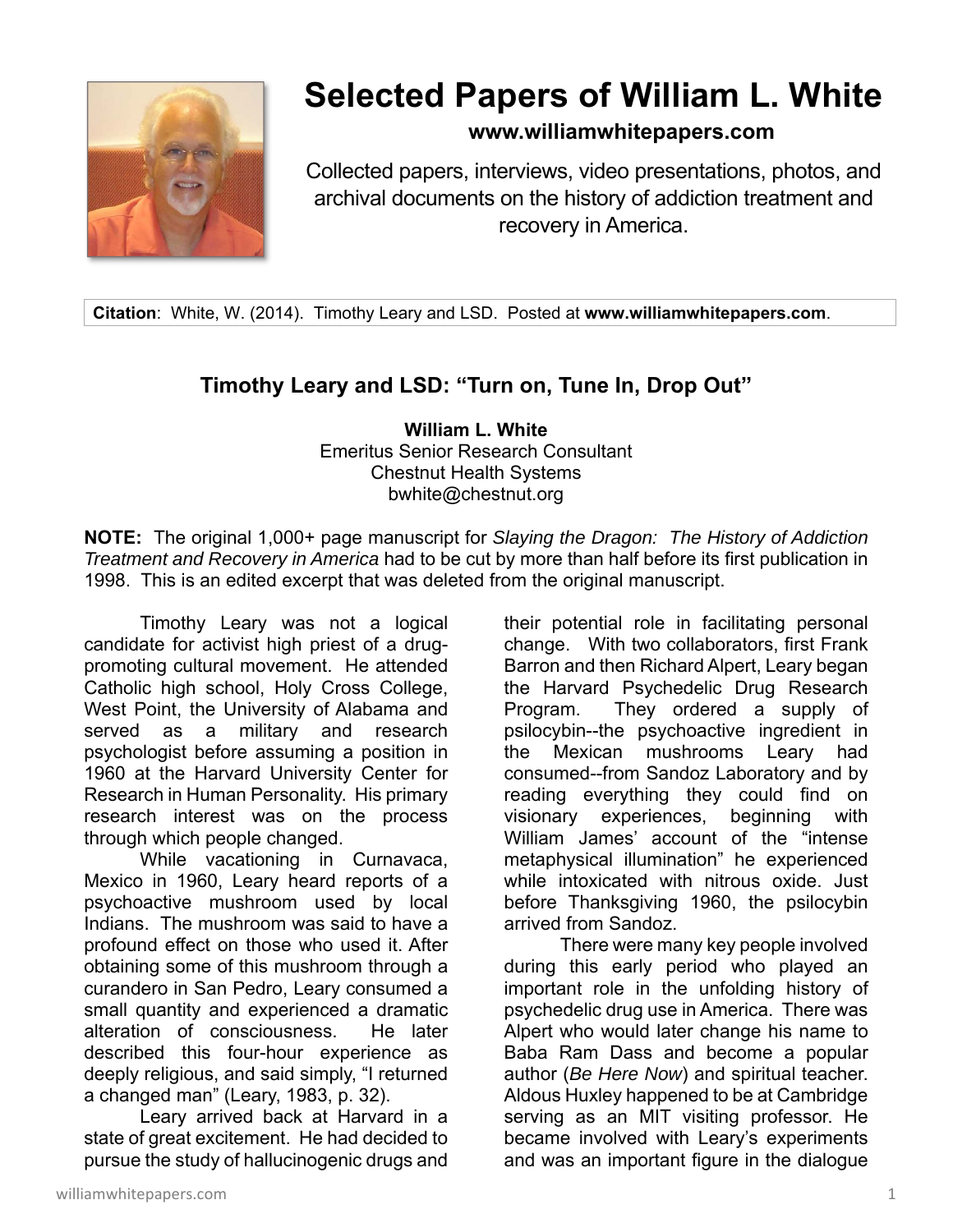about what future directions their work with hallucinogens should take. There was Allen Ginsberg, poet laureate of the beat generation, who after taking hallucinogens spoke in revolutionary terms about the right to manage one's own nervous system. There was Ralph Metzner who served as editor of the journal, *Psychedlic Review*, and who would go on to write the *Psychedlic Experience* and other books on the hallucinogenic experience (Leary, 1983, p. 50). And then there was the stranger with the mayonnaise jar.

In the fall of 1961, a British student named Michael Hollingshead came to Cambridge to consult Leary on how best to promote the positive influence of psychedelic drug use. He brought with him a most unusual asset--a jar of powdered sugar laced with LSD. (Hollingshead had himself procured his original gram of LSD (about 5,000 individual doses) for \$285 from Sandoz Laboratories. Leary was initially suspect of the substance as all of the early Harvard experiments had been conducted with psilocybin. Finally relenting to Hollingshead's encouragement, he tried the drug and underwent an experience much more profound than anything the psilocybin trials had prepared him for. Leary became an instant convert to the powers of LSD, later noting of this first LSD experience:

*From the date of this session it was inevitable that we would leave Harvard, that we would leave American society and that we would spend the rest of our lives as mutants, faithfully following the instructions of our internal blueprints and tenderly, gently disregarding the parochial social inanities* (Leary, 1968).

Leary went on to experiment with many hallucinogens, but none captivated him quite the way LSD did. Leary placed LSD's role in human history on par with "the discovery of fire and the invention of the wheel" (Stevens, 1987, p. xv). As for the man with 5,000 doses of LSD in the mayonnaise jar, Hollingshead stayed at Leary's home for some time and became an important player in the early mix of

During this same period, there was a growing national awareness of hallucinogenic drugs. In 1962, Aldous Huxley's vision of a utopian psychedelic society--Island--was released and was followed at the end of the year by a report in Newsweek warning of the black market manufacture of LSD and its effects (Huxley, 1962; *Newsweek* 1962, December 10, p. 565). Articles on LSD and peyote began to appear in such popular journals as *Life Magazine* and *Time* during 1963. Some of these early articles reported the drug being used by such Hollywood stars as Cary Grant, James Coburn, and Jack Nicholson. Coverage of hallucinogens by the major newspapers was also beginning to increase. Americans read in their morning newspapers in 1964 of youthful LSD experimentation and the U.S. Supreme Court's decision that affirmed the right of the Native American Church to use peyote within its religious ceremonies.

Meanwhile back at Harvard, the Harvard Psychedelic Project was expanding its research to include subjects that ranged from inmates of the Massachusetts Department of Corrections to divinity students from the Andover-Newton Theological Seminary. The Harvard "research" on hallucinogens consisted primarily of getting as many people as possible to take the drug and recording the nature of their experiences. Carefully observed and recorded experiments deteriorated to what appeared to be almost indiscriminate use with little pretense to even sustain the minimal trappings of scientific investigation. Leary and his colleagues did, however, evolve early rituals--rules would be too strong a word--that guided drug experiences within the Harvard Psychedelic Project. These rituals included providing complete information about LSD and the LSD experience before someone used the drug, selecting a pleasant physical setting, using the drug only within the context of comfortable relationships, including friendly drug-free observers, and assuring the right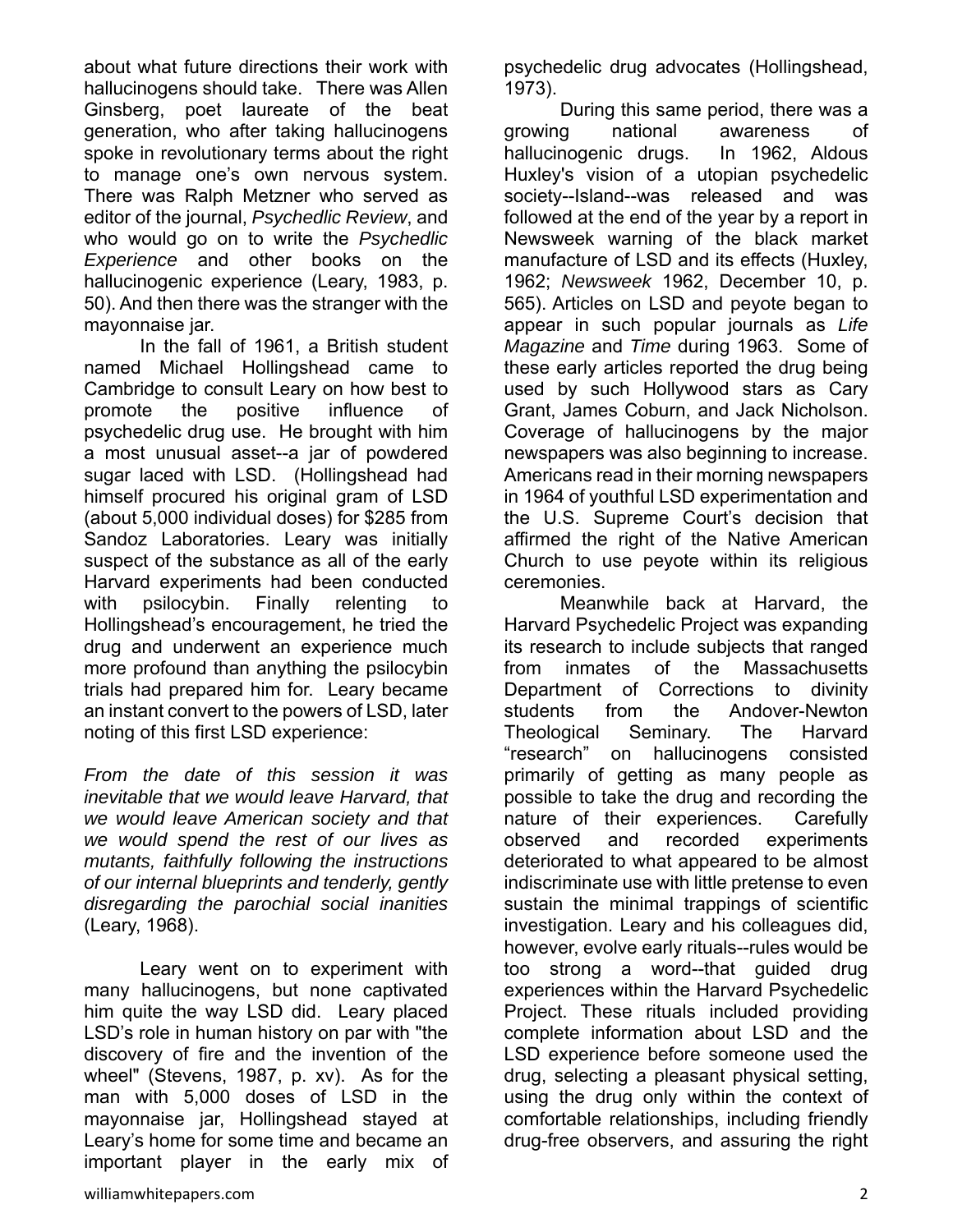of each person to determine his or her own dose of LSD (Hollingshead, 1973).

 Controversy rose as Leary and Alpert's drug experiments spread through the faculty and graduate students and then to undergraduate students. Leary and Alpert were quite open in their promotion of hallucinogenic drug experimentation--drugs that in the early 1960s were still legal in the U.S. They published glowing accounts of LSD in the Harvard Review and Harvard Crimson during 1963. In turn, there were wild rumors surrounding the Psychedelic Project, including a rumor that punch at a university function had been spiked with LSD by a student in Leary's Project. Newspaper coverage of the Project became highly sensationalized with titles that referenced the Harvard research project as an "Hallucinogenic Drug Cult." Fellow faculty members suggested that Leary seemed to have abandoned science for his role as leader of what sounded like a new religion (Hollingshead, 1973, p. 39-40). As the controversy surrounding their work increased, Leary and Alpert both left Harvard in 1963, with accounts varying as to their resignation or firing.

From the time of Leary's first experimentation with psilocybin until his exit from Harvard in 1963, those who were enamored with the potential power of LSD and other hallucinogens shared an overwhelming consensus about the potential power of these substances as agents of personal and social change. But they were divided into two camps regarding how these drugs might best be utilized. The first camp, led by Leary, believed hallucinogens should become part of a mass revolution in consciousness--that the drug should get to as many human beings as possible as fast as possible.

Out of respect for the power of the drugs, Leary proposed training centers where adults would be trained and licensed to use hallucinogens. The second camp, led by Aldous Huxley, believed that positive social change could best be achieved by exposing society's intellectual, economic, religious and artistic elites to the hallucinogens. With his death in 1963,

Aldous Huxley did not live to witness the massive spread of hallucinogenic drug use in the 1960s and early 1970s. Leary's exit from Harvard marked the triumph of the first strategy.

Upon his dismissal from Harvard, Leary decided to take LSD to the masses. To this end, he organized the International Foundation for Internal Freedom and the League for Spiritual Discovery and challenged a generation to "turn on, tune in, and drop out." He promoted his philosophy by phonograph (The Five Levels of Consciousness), by film (*Turn On, Tune In, Drop Out*), by book (*High Priest*) and by Journal (*Psychedelic Review*). He used the stump speech and the television and print media with the skill of a seasoned politician to promote the chemical alteration of consciousness.

Such visibility generated legal problems for Leary. He was arrested for possession of marihuana and LSD in New York, for possession of marihuana at the Mexican border, and for failing to register as a narcotics violator before leaving the country. At one point he faced twenty years in prison on federal and state charges and still had eleven charges pending. Leary served time in prison, escaped, returned to prison, and was released in 1976. After his release, he capitalized on his celebrity status by doing a traveling debate with G. Gordon Liddy who was seeking to capitalize on his Watergate fame. Liddy also had the distinction of having led a raid on Leary's residence in New York while Liddy was serving as an assistant prosecutor.

Timothy Leary died in 1996. In spite of all the turmoil hallucinogens and marihuana would bring to Leary's life, he reported in his 1983 autobiography that alcohol had been the most damaging drug in his life. It had destroyed many members of his family including his father, contributed to the death of his first wife by suicide, and led to some of his own worst moments.